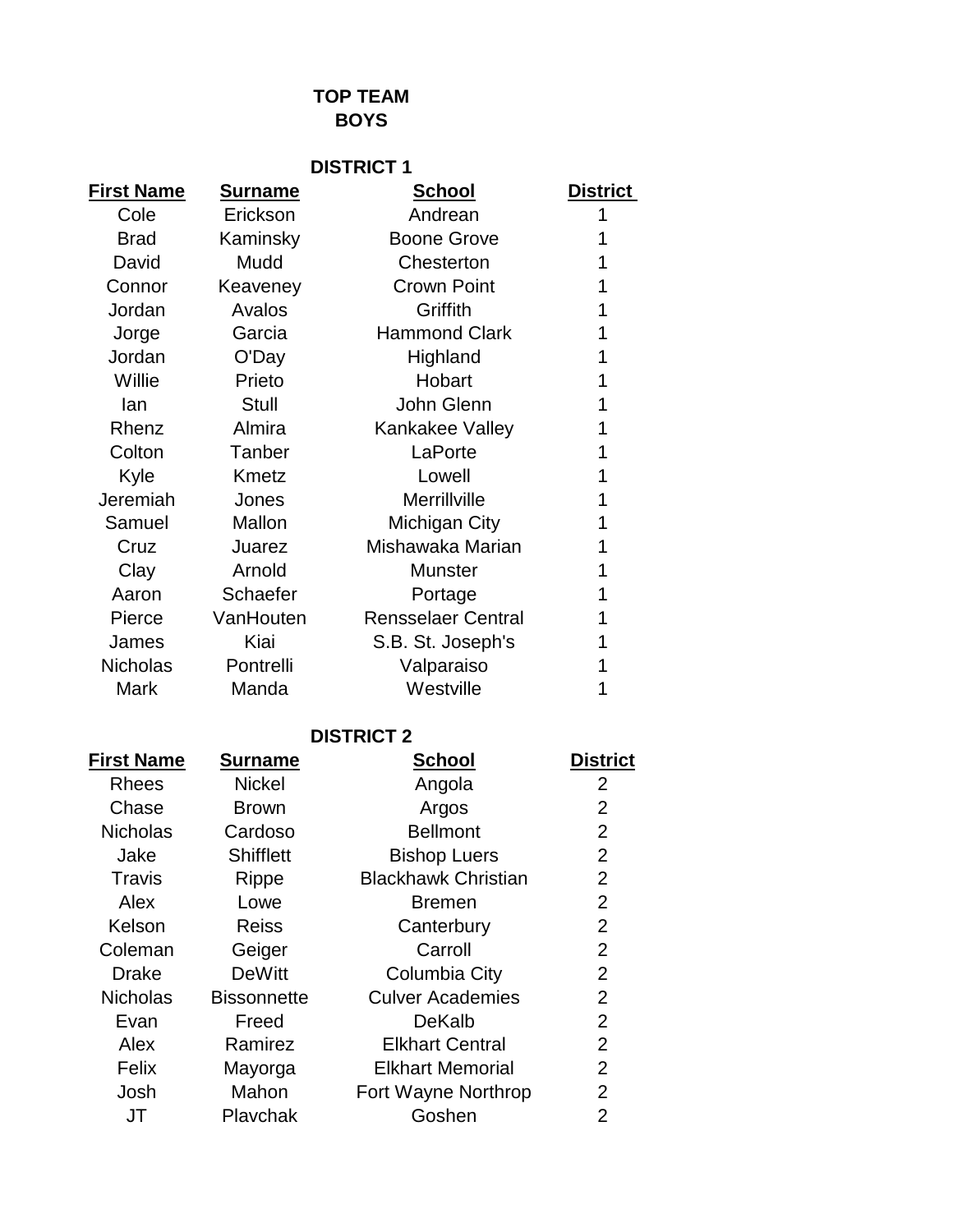| Jacob             | Hockmeyer      | Heritage                       | 2               |
|-------------------|----------------|--------------------------------|-----------------|
| Sam               | <b>Barron</b>  | Homestead                      | $\overline{2}$  |
| Jordan            | Collins        | <b>Lakewood Park Christian</b> | $\overline{2}$  |
| Andrew            | VonGunten      | Leo                            | $\overline{2}$  |
| Philip            | Keller         | Northridge                     | $\overline{2}$  |
| Keegan            | Graham         | <b>Prairie Heights</b>         | $\overline{2}$  |
| Tito              | Cuellar        | Warsaw                         | $\overline{2}$  |
| Jacob             | <b>Berkey</b>  | Westview                       | $\overline{2}$  |
|                   |                | <b>DISTRICT 3</b>              |                 |
| <b>First Name</b> | <b>Surname</b> | <u>School</u>                  | <b>District</b> |
| Wes               | <b>Stuart</b>  | Anderson                       | 3               |
| Aaron             | Wyant          | Eastern                        | 3               |
| <b>Trey</b>       | Floyd          | <b>Fishers</b>                 | 3               |
| Jacob             | Cloran         | <b>Guerin Catholic</b>         | 3               |
| Dane              | Chandler       | <b>Hamilton Heights</b>        | 3               |
| <b>Mauricio</b>   | <b>Saurez</b>  | <b>Hamilton Southeastern</b>   | 3               |
| Ricky             | Gonzalez       | <b>Harrison West Lafayette</b> | 3               |
| Jared             |                |                                |                 |

| , <b>1911</b> | v v y cu i l   | ட்பல்பா                        | ັ |
|---------------|----------------|--------------------------------|---|
| <b>Trey</b>   | Floyd          | <b>Fishers</b>                 | 3 |
| Jacob         | Cloran         | <b>Guerin Catholic</b>         | 3 |
| Dane          | Chandler       | <b>Hamilton Heights</b>        | 3 |
| Mauricio      | Saurez         | <b>Hamilton Southeastern</b>   | 3 |
| <b>Ricky</b>  | Gonzalez       | <b>Harrison West Lafayette</b> | 3 |
| Jared         | Schlosser      | <b>Jay County</b>              | 3 |
| Keagan        | James          | Kokomo                         | 3 |
| Jacob         | Rothenberger   | McCutcheon                     | 3 |
| Gabe          | Coleman        | <b>Muncie Burris</b>           | 3 |
| Tri           | Nguyen         | muncie Central                 | 3 |
| Spencer       | Faulkner       | Noblesville                    | 3 |
| Jacob         | <b>Stiver</b>  | North Miami                    | 3 |
| Jacob         | Wagner         | Northwestern                   | 3 |
| <b>Dylen</b>  | Eby            | <b>Pendleton Heights</b>       | 3 |
| Alex          | Harrison       | Peru                           | 3 |
| Griffey       | Saylor         | Rossville                      | 3 |
| Stephen       | Sutton         | <b>West Lafayette</b>          | 3 |
| Connor        | <b>Mullins</b> | Yorktown                       | 3 |
|               |                |                                |   |

## **DISTRICT 4**

| <b>First Name</b> | <b>Surname</b> | <b>School</b>             | <b>District</b> |
|-------------------|----------------|---------------------------|-----------------|
| Trevor            | Semakula       | Avon                      | 4               |
| Clay              | <b>Bowes</b>   | <b>Brebeuf</b>            | 4               |
| Michael           | Young          | <b>Brownsburg</b>         | 4               |
| Matt              | Saltsgaver     | Carmel                    | 4               |
| <b>Nelson</b>     | Conteh         | Cathedral                 | 4               |
| Jeremiah          | Rader          | <b>Covenant Christian</b> | 4               |
| Deakon            | Doub           | Danville                  | 4               |
| Daniel            | Funez          | <b>Decatur Central</b>    | 4               |
| <b>Nicholas</b>   | Begovich       | <b>Franklin Central</b>   | 4               |
| Eric              | Espinoza       | <b>Lawrence Central</b>   | 4               |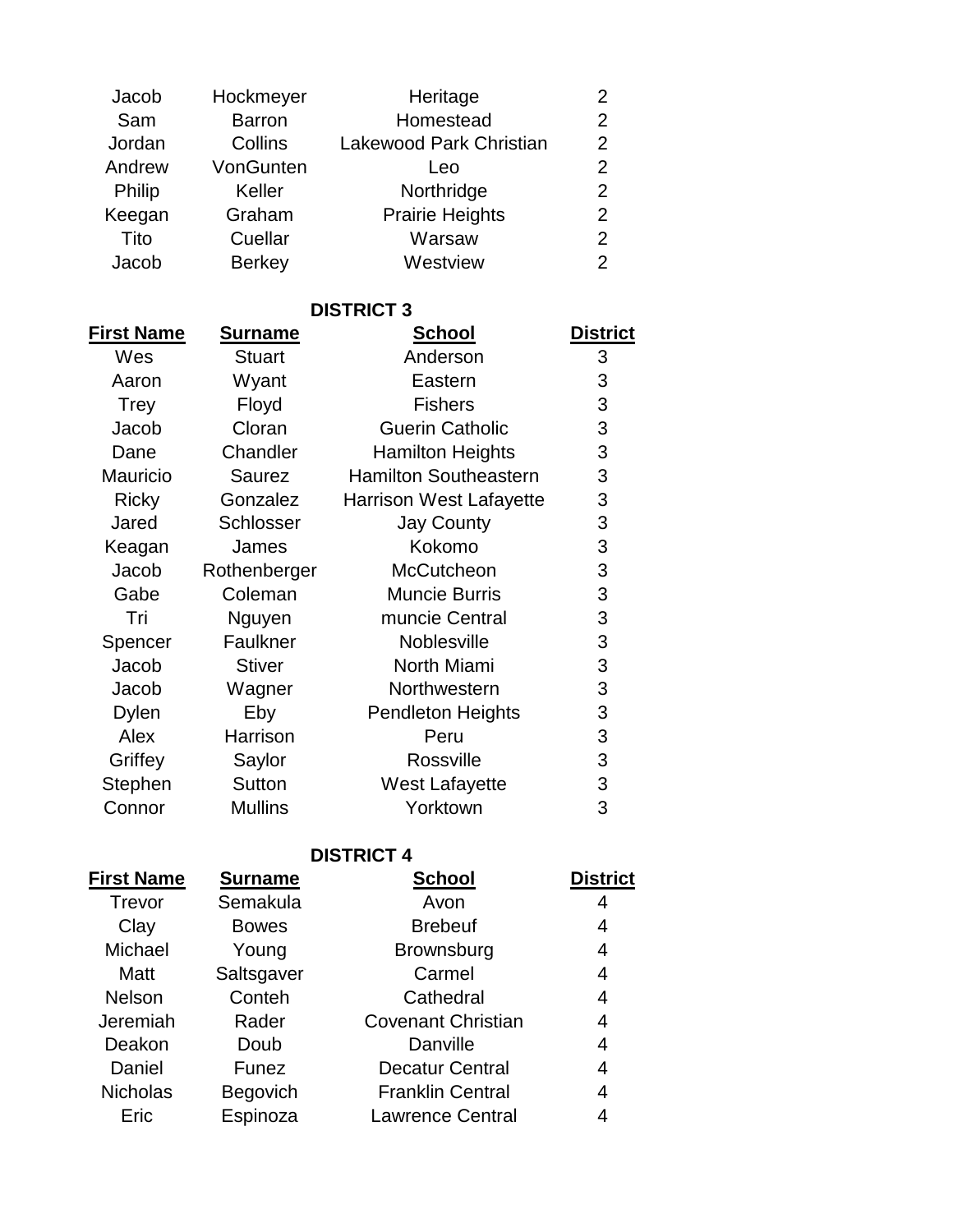| Kyle        | Wainscott   | <b>Lawrence North</b>    | 4 |
|-------------|-------------|--------------------------|---|
| Will        | Mock        | Lebanon                  | 4 |
| Nay         | Kaw         | <b>North Central</b>     | 4 |
| JJ          | Freudenberg | <b>Park Tudor School</b> | 4 |
| Willis      | Overton     | Pike                     | 4 |
| Lucas       | Kesterson   | Plainfield               | 4 |
| Carlos      | Caballero   | Ritter                   | 4 |
| Joey        | Pfeifer     | <b>Tri West</b>          | 4 |
| Hamed       | Sidibe      | <b>Warren Central</b>    | 4 |
| <b>Nate</b> | Lyon        | Westfield                | 4 |
| Max         | Warr        | <b>Zionsville</b>        | 4 |

**DISTRICT 5**

| <b>First Name</b> | <b>Surname</b> | School                    | <b>District</b> |
|-------------------|----------------|---------------------------|-----------------|
| Jacob             | Meyer          | <b>Batesville</b>         | 5               |
| <b>Bradley</b>    | <b>Bennett</b> | <b>Center Grove</b>       | 5               |
| <b>Drew</b>       | Herron         | <b>Columbus East</b>      | 5               |
| <b>Brayton</b>    | Thornburgh     | <b>Columbus North</b>     | 5               |
| Andrew            | <b>Stine</b>   | Connorsville              | 5               |
| Jacob             | <b>Berting</b> | <b>East Central</b>       | 5               |
| Joe               | Nerding        | <b>Franklin Community</b> | 5               |
| Enrique           | Ferrara        | <b>Greenfield-Central</b> | 5               |
| Jackson           | Shepherd       | Jennings County           | 5               |
| Jordon            | <b>Nare</b>    | Lawrenceburg              | 5               |
| <b>Bobby</b>      | Clone          | Mt. Vernon                | 5               |
| <b>Tyler</b>      | <b>Broyles</b> | <b>New Castle</b>         | 5               |
| <b>Matthew</b>    | <b>Ernster</b> | <b>New Palestine</b>      | 5               |
| Brian             | Weberding      | <b>Oldenburg Academy</b>  | 5               |
| <b>Matthew</b>    | Jacob          | Roncalli                  | 5               |
| <b>Matthew</b>    | <b>Jerrell</b> | Scottsburg                | 5               |
| Adam              | Lenart         | Seymour                   | 5               |
| Thang             | Hmung          | Southport                 | 5               |
|                   |                |                           |                 |

## **DISTRICT 6**

| <b>First Name</b> | <b>Surname</b> | <b>School</b>              | <b>District</b> |
|-------------------|----------------|----------------------------|-----------------|
| Calvin            | Anderson       | <b>Bloomington South</b>   | 6               |
| Jacob             | Winge          | <b>Boonville</b>           | 6               |
| Matt              | <b>Bertram</b> | Castle                     | 6               |
| Jaylen            | <b>Thomas</b>  | <b>Evansville Bosse</b>    | 6               |
| Josh              | Degenhart      | <b>Evansville Central</b>  | 6               |
| Devin             | Smith          | <b>Evansville Harrison</b> | 6               |
| <b>Tyler</b>      | Halbig         | Evansville Mater Dei       | 6               |
| Kevin             | King           | <b>Evansville Memorial</b> | 6               |
| Henok             | Jones          | <b>Floyd Central</b>       | 6               |